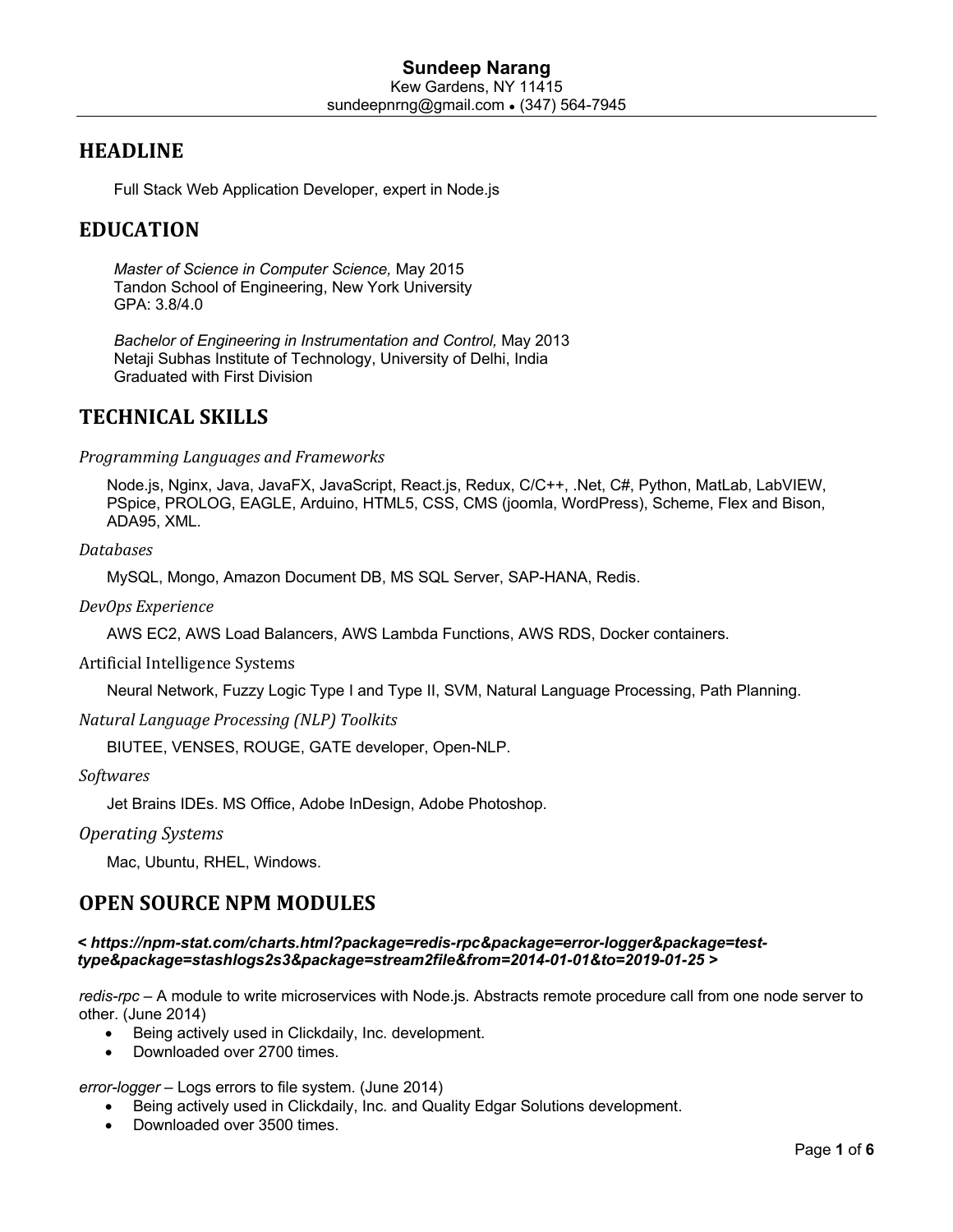*test-type* – A module to test types of input variables. (December 2015)

- Being actively used in Quality Edgar Solutions development
- Downloaded over 400 times

*stream2file* – A module to simplify converting stream to a file. (June 2017)

- Being actively used in Quality Edgar Solutions development
- Downloaded over 200 times

*stashlogs2s3* – A module to Stash logs to Amazon AWS S3. (Oct 2017)

- Being actively used in Quality Edgar Solutions development
- Downloaded over 100 times

## **EXPERIENCE**

*Lead Developer* at **Quality EDGAR Solution**. June 2015 – Present

## *Application: QES eN-Power*

An RHEL desktop application to process data, generate XML submissions and submit N-PORT, N-CEN and N-LIQUID filings. Being licensed by **Ernst & Young**

*Technologies Used:* Java, JavaFX, FXML

#### *Key features:*

- Processes and validate thousands of security records in mere seconds.
- Validate data and provide error reports.
- Batch generate and file hundreds of filings at once.
- Retrieve data on filings from SEC.
- Keep track of acceptance and rejections by SEC.
- Track file updates over filings.

#### *Responsibilities:*

- Lead the development of the application.
- Define the architecture of the application.
- Define data models for data.
- Design novel algorithms to process and validate data.

### *Application:* **QES Single Source Tool (Formerly Edgar Edge)**

An application to seamlessly convert InDesign Documents to EDGAR Html.

*Technologies Used:* Java, Adobe ExtendedJavaScript

## *Key features:*

- Seamlessly convert InDesign typeset to EDGAR Html.
- Convert Images to Edgar Compliant formats
- Maintain styles from InDesign.
- Be able to track revisions and automate revision tagging.
- Maintain only one source of the document.
- Covert large documents with hundreds of in under a minute.

#### Responsibilities:

- Lead the development of the application.
- Define the architecture of the application.
- Create UI/UX for the application
- Design novel algorithms to perform conversion.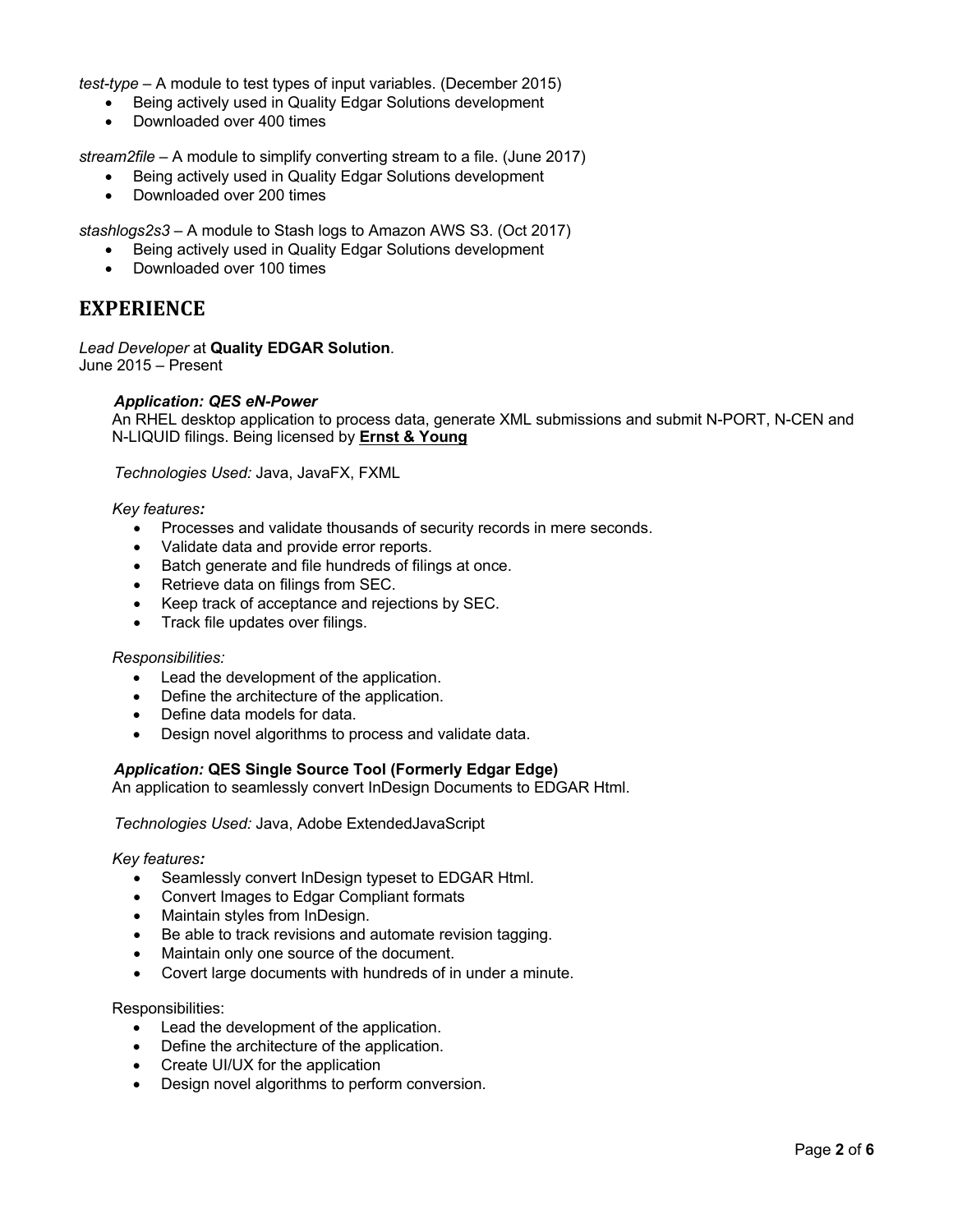## *Applications:* **QES Section16, QES Forms application, QES EDGAR editing application**

Web portals to help public companies file EDGAR/XBRL with SEC and maintain data for a variety of SEC XML forms as N-PORT, N-CEN, N-LIQUID, 13-F, Section 16 Ownership form.

*Technologies Used:* Node.js, JavaScript, Nginx, Python, MySQL, MongoDB, XML, XBRL, Backend and Frontend JavaScript Libraries.

*Key features:*

- Securely edit your EDGAR documents online editing while maintaining SEC complaint HTML.
- Fill XML forms.
- Manage versions of you documents.
- Powerful Compare tool to compare versions of your EDGAR documents.
- Interactive XBRL viewing and commenting.
- Self-file with SEC.

*Responsibilities:*

- Lead the technology division.
- Define the architecture of the application.
- Handle deployment to AWS.
- Create and maintain server-side, front-end and database code of the application.
- Develop new features.
- Design and Maintain applications UX and UI.

### *Application:* **QES Translation Tool.**

A web portal to help Quality Translations team manage jobs. Allow clients and translates to manage documents and translation process

*Technologies Used:* Node.js, JavaScript, Nginx, MySQL, MongoDB, Backend and Frontend JavaScript Libraries.

*Key features:*

- Manage all jobs at Quality Translations.
- Allow translators to download/view source documents and upload translation.
- Allow clients to view the translations.
- Manage Billing.
- Send alerts on job process.

### *Responsibilities:*

- Lead the technology division.
- Define the architecture of the application.
- Handle deployment to AWS.
- Create and maintain server-side code of the application.
- Develop new features.
- Design and Maintain applications UX and UI.

### *Application:* **QES In House.**

A web portal to help Quality Edgar Solutions production team manage jobs.

*Technologies Used:* Node.js, JavaScript, Phantom.js, Nginx, Python, JAVA, MySQL, MongoDB, XML, XBRL, Backend and Frontend JavaScript Libraries.

*Key features:*

- Manage all jobs at QES.
- Actively interact and administer other web portals.
- Tools to compare HTML and text Files.
- Manage Billing.
- Send alerts on job process.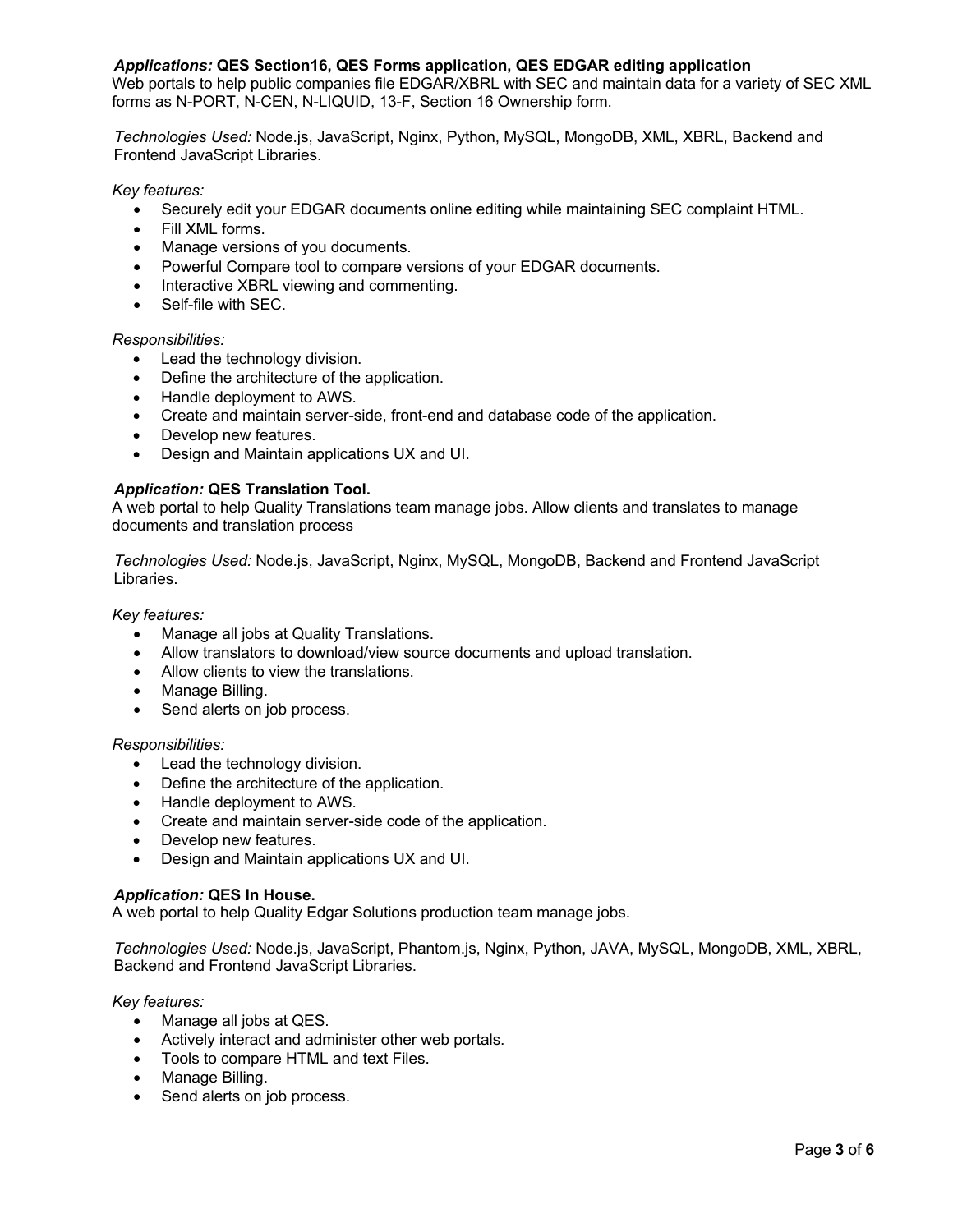## *Responsibilities:*

- Lead the technology division.
- Defined the architecture of the application.
- Handle deployment to AWS.
- Create and maintain server-side code of the application.
- Develop new features.
- Design and maintain applications UX and UI.

#### *Lead Developer* at **Clickdaily**. February 2015 – April 2016

## *Project:* **Clickdaily Social Media Management.**

Build a web portal to businesses manage their Social Media Platforms and in turn grow their customer base.

*Technologies Used:* ASP.NET, C#, APIs, Node.js, JavaScript, Nginx, MSSQL, MongoDB, Backend and Frontend JavaScript Libraries

*Key features:*

- Track users who are posting near your business using hashtags and keywords and send them custom promotions and messages to drive new business.
- Efficiently create and schedule and unlimited number of messages to post automatically at any time you want.
- Create limited promotions in a flash that will be shared to all of your followers to attract new and repeat business immediately.
- Social Media timelines conveniently displayed on a single simple to use interface.
- Monitor mentions of your name and products across all of your accounts and allows you to quickly and easily respond to these interactions

### *Responsibilities:*

- Transferring all code base from Minsk, Belarus and developing locally
- Convert system to Node.js from .Net.
- Create a microservices based architecture.
- Creating reservation modules.
- Creating employee scheduling modules.

## *Lead Developer* at **Evolving Technologies Corporation**.

September 2013 - December 2014

### *Project: ETC-Unite.*

Built a collaborative environment for Unions and Corporation to negotiate contracts. Negotiators could make models defining relationships between different decision variable and KPIs. This allowed both union and corporation to compare different scenarios in real-time.

*Technologies Used:* SAP-Hana, Node.js, JavaScript, MongoDB, Backend and Frontend JavaScript Libraries

*Key features:*

- Interactive Dashboard to develop models
- Real-time communication across the application
- Ability to design a presentation dashboard.
- Instantaneous calculation of KPIs

### *Responsibilities:*

- Lead a team of 4-6 people.
- Defined the architecture of the application.
- Created and maintained all server-side and front-end code of the application.
- Wrote SAP-Hana Stored Procedures to define models for different problems in contract.
- Be part of United Airlines Association of Flight Attendants negotiations with United Airlines.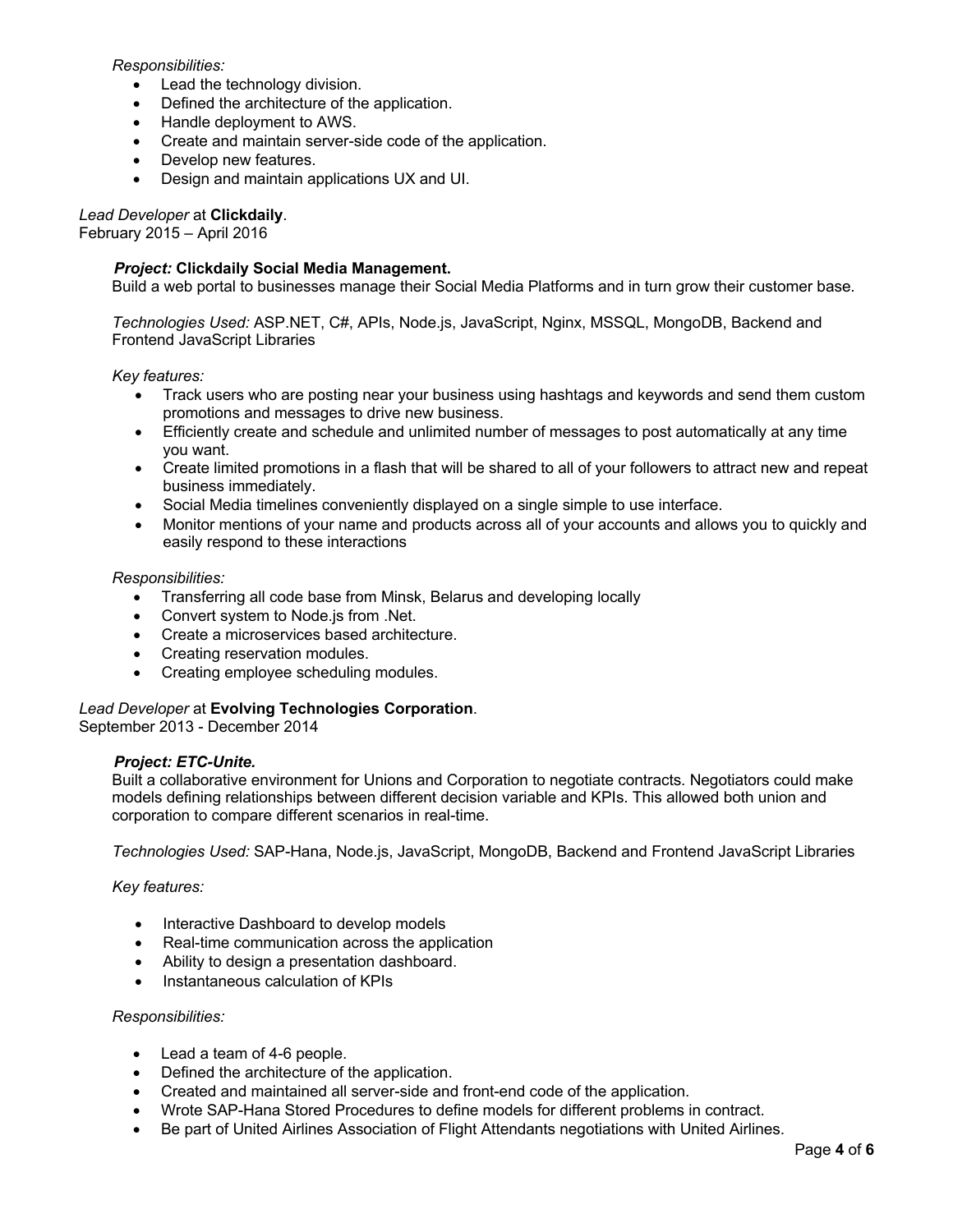- Innovated a data flow-based application structure.
- Implemented real-time collaboration using web sockets (socket.io) and WebRTC.

*Intern* at **Hi-Tech Robotic Systemz Limited** in NLP. Spring 2013

*Project*: To fetch an article from Wikipedia based on a keyword. Extract information out of HTML pages and summarize it.

*Technologies Used:* MatLab, NLP toolkits, Python, C/C++

*Responsibilities:*

- Using python fetched articles from Wikipedia, and extracted text information for html pages
- Using MatLab created an extractive summarization system based on analog entailment.
- Analog entailment was calculated using BIUTEE and VENSES.
- Gate developer was used for Named Entity Recognition

#### *Intern* at **Hi-Tech Robotic Systemz Limited**. Fall 2012

*Project*: To create a path planning module for a mobile robot with ability to track a ball.

*Technologies Used:* C/C++

*Responsibilities:*

• Implemented for path planning modules, viz Dijkstra's, A-Star, Gradient Descent, Grass Fire, making robot capable to track a ball and navigate without supervision.

## **JOURNAL PUBLICATIONS**

Vineet Kumar, K. P. S. Rana, Sundeep Narang. "Comparative Study of Type-2 and Type-1 Fuzzy PI Controllers on Sensor Noise Suppression in a Control Loop" Journal of Control Engineering and Applied Informatics 19.2 (2017): 20-30

## **CONFERENCE PUBLICATIONS**

Anand Gupta, Sundeep Narang, Tasha Chandolia. Gender Classification based on Lip Colour. In: Proceedings of Fifth International Conference on Contemporary Computing (IC3 2012), JIIT, Noida, August 6-8, 2012, published by Springer in Communications in Computer and Information Science, 2012, Volume 306, Part 2, Part 2, 176-187. (MatLab)

## **TALKS AND PRESENTATIONS**

- "Phantom.js, for testing and beyond!" by Sundeep Narang, for JavaScript NYC meetup, at iHeartRadio Theatre.
- Duru Arun, Sundeep Narang, Tasha Chandolia. Women's Employment in Informal Sector: A Compulsion or An Opportunity. In: Proceedings of Indian Sociological Society Diamond Jubilee Celebrations XXXVII All India Sociological Conference, December 11-13, 2011, Centre for the Study of Social Systems, School of Social Sciences, Jawaharlal Nehru University, New Delhi

## **ENTEPRENAURIAL PROJECTS**

- *Triptify* A web app and Chrome extension that helps travelers to organize, book, and share travel plans with friends, using Expedia and Google Flights API. Advanced to 2nd round of Inno/Vention, NYU SOE's prototyping and business plan competition. (JavaScript Libraries, Nodejs)
- *eNote* an efficient Web App for Computer Science students to take notes. Presented at 2014 NYU Polytechnic School of Engineering Research Expo. (JavaScript Libraries, Nodejs)
- *Holmes* A Question Answering system for NLP course project at NYU. (Open-NLP, Lucene, Java)